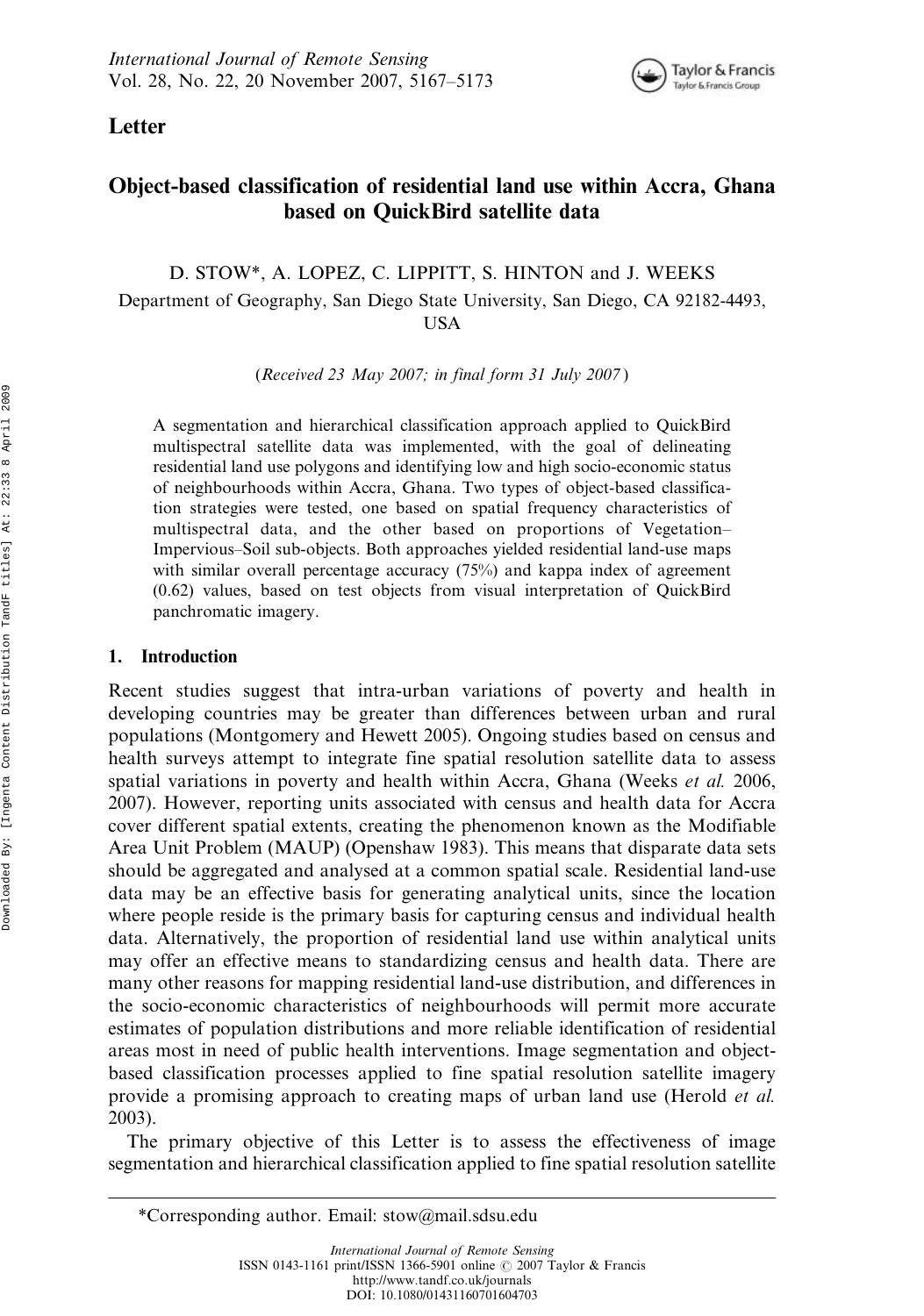data for delineating residential land use polygons and identifying socio-economic status. A secondary objective is to determine appropriate image input features for classifying residential land use and socio-economic status. The question of whether residential land-use objects are best categorized by directly incorporating multispectral data, or indirectly by first delineating and classifying land-cover sub-objects and then estimating land-cover proportions is addressed. Definiens (formerly known as eCognition) commercial image-classification software was applied to QuickBird multispectral satellite data covering most of the city of Accra, Ghana.

#### 2. Data and methods

A cloud-free QuickBird satellite image captured on 12 April 2002 was purchased that covers an extent of  $18 \text{ km}$  (E–W)  $\times$  13 km (N–S), encompassing all but approximately 20% of the Accra Metropolitan Area (AMA). Both multispectral (2.4 m) and panchromatic (0.6 m) images were purchased, with the multispectral data being used for image-classification tests and the panchromatic data for validation. The imagery had been georeferenced to the Universal Transverse Mercator map projection by DigitalGlobe at the Standard processing level  $(CE90=23 \text{ m}; RMSE=14 \text{ m})$ . Ocean and inland waters were masked prior to image classification.

A bottom-up, hierarchical segmentation strategy with three levels of image objects was implemented. Such an approach may be appropriate for fine spatial resolution data of urban scenes, where land-use objects are composed of numerous land-cover sub-objects that exhibit a wide range of spectral signatures. The finest level (Level 1) represents land-cover sub-objects in the urban scene, Level 2 corresponds to landuse sub-objects, and Level 3 to the final land-use map objects (i.e. polygons). (This numerically bottom-up hierarchical scheme follows that of the Definiens software documentation and is opposite to the top-down numbering convention of the United States Geological Survey Land Use/Land Cover Classification system (Anderson et al. 1976).) A bottom-up hierarchical structure is appropriate here, as a key component of this study is whether or not image-derived objects can be classified with greater accuracy when based on the amount and distribution of landcover patches contained with land-use polygons. For example, in Accra, land-use polygons for high socio-economic areas tend to have more patches of landscape vegetation, while low socio-economic residential polygons contain many small patches of soil and impervious land covers.

Image inputs (i.e. features) to segmentations at Levels 1 and 2 were the four multispectral wavebands, NIR, red, green, and blue (in order of input). The segmentation routine is based on a fractal net evolution algorithm, a type of region growing approach (Yu *et al.* 2006). It is controlled by both scale (size of segment) and shape (compactness and smoothness characteristics of segments) parameters that are adjusted in an interactive, trial-and-error fashion. For Level 1 segmentation, these parameters were modified to achieve a realistic segmentation of landcover sub-objects, such that the roofs of the smallest residential dwellings were delineated. This was achieved with a Scale Factor of 10 and Shape Factor of 0.7, with equal  $(0.5)$  Compactness and Smoothness parameters. For Level 2, parameters were optimized interactively by delineating the smallest residential land-use units (i.e. small neighbourhoods), resulting in the selection of Scale Factor 5150, Shape Factor=0.7, with Compactness and Smoothness set at 0.5.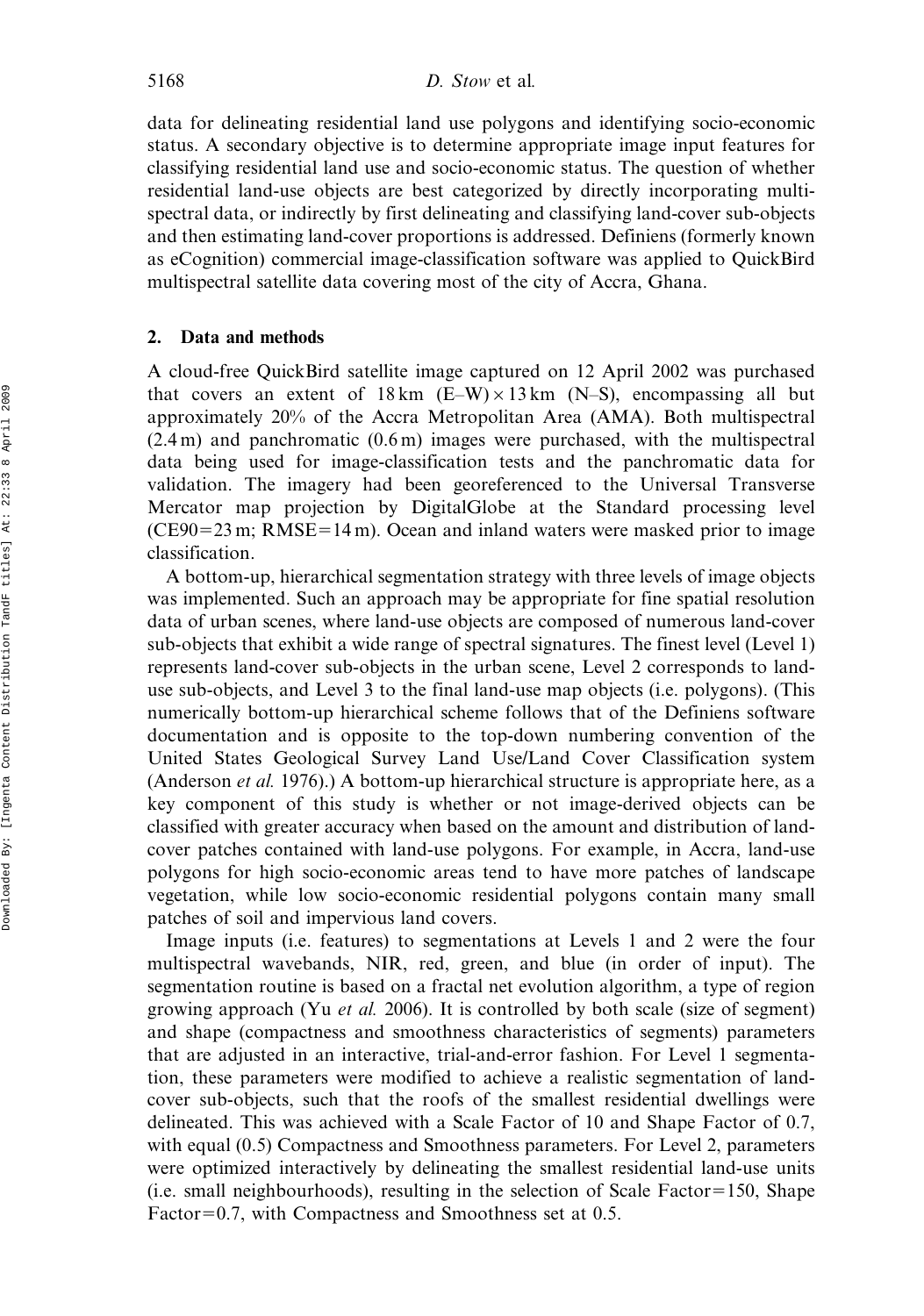Two types of object-based classification strategies were tested, one based on spatial frequency characteristics of multispectral data for pixels within neighbourhood-size segments, and the other on proportions of Vegetation–Impervious–Soil (V–I–S) sub-objects (e.g. smaller segments) within neighbourhood-size segments. The first strategy (Strategy 1) is simpler and involves less processing (i.e. negates the need for the Level 1 segmentation and classification steps), while the second strategy (Strategy 2) attempts to exploit the hierarchical nature of land-cover objects nested within land-use objects.

Segments (objects) were classified using the fuzzy membership function classifier. (A standard nearest-neighbour classifier was also tested, but preliminary classification trials showed that the fuzzy membership classifier yielded superior results.) Level 1 classes used in classification Strategy 2 consisted of three land-cover types, Vegetation (V), Impervious (I), and Soil (S), following the V–I–S urban land-cover system developed by Ridd (1995). Two Impervious subclasses, Dark and Bright, were also included. Mean segment values for the four QuickBird multispectral wavebands were the primary image features incorporated in the Level 1 classification. Specific statistical features and membership functions utilized for the classification phase were based on graphical and statistical analyses of training sample data.

Level 2 categories were Low Residential, High Residential, and Non-residential, where Low and High refer to socio-economic status. Due to the diversity in nonresidential land use/land-cover types within Accra, the Non-residential class consisted of five subclasses, Agriculture, Parks and Forests, Wetlands, Major Roads, and Industrial/Commercial/Institutional. As with the Level 1 classification, mean values of the four QuickBird wavebands were incorporated as image features for classifying Level 2 objects for Strategy 1. Proportions of V–I–S sub-objects within the Level 2 objects were also tested as input features for Strategy 2, with both presence/absence rules and graded membership functions being incorporated. The supervised optimization routine of Definiens software (called Feature Space Optimization) was utilized for both Level 2 classification approaches to guide interactive adjustment of fuzzy membership functions. The Level 3 (final) product was generated by merging adjacent segments belonging to the same class.

Final products resulting from the two classification strategies were subjected to an object-based accuracy assessment and to an alternative validation approach. Reference data for the accuracy assessment were based on on-screen, visual interpretation of the QuickBird panchromatic image by an interpreter who is familiar with the land use of Accra. Randomly selected Level 2 objects were delineated on-screen and manually interpreted. The land-use categories determined from the object-based image classification and visual interpretation for each test object were compared to generate an error matrix and accuracy statistics.

Spatial correspondence of the two image-derived maps was compared with each other and with an alternative map of residential socio-economic status based on census data. Census data for reporting units called Enumeration Areas were categorized as Residential or Non-residential based on a population density threshold of 400 people/km<sup>2</sup>. A Slum Index map was generated by summing three census variables that UN-Habitat defines as being related to the degree of slum development: (1) percentage of households with running water, (2) percentage of households with a toilet connected to a sewer system, and (3) percentage of households with three or more persons per room, as shown in figure  $1(d)$ . A Slum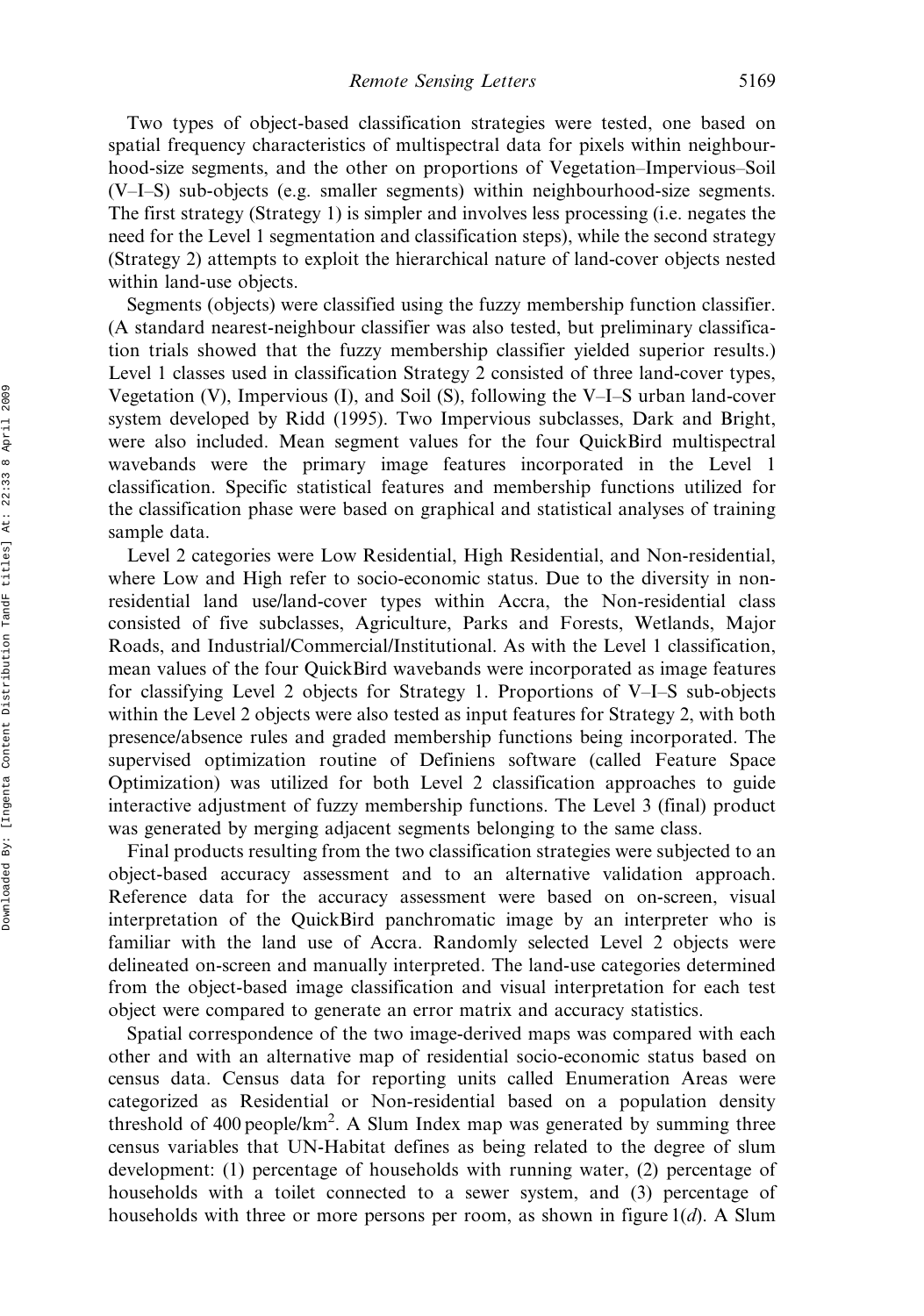

Figure 1. Residential land-use maps of Accra, Ghana. (a) Derived from V–I–S sub-objects from QuickBird data; (b) derived from multi-spectral QuickBird data; (c) derived from categorization of census-based Slum Index; (d) continuous value Slum index map derived from census data.

Index threshold of 1.99 (out of 3.00) was selected to separate Low and High Socio-Economic, based on the histogram of Slum Index values for all Residential EAs. The resultant map had the same categories as the image-based classification maps, though the arbitrary map units (Enumeration Areas) were generally larger than land-use objects derived from the QuickBird data. Spatial correspondence between the maps was examined visually and by polygon overlay analysis using Idrisi Andes software.

## 3. Results and discussion

The residential land-use maps of Greater Accra derived with the multispectral and V–I–S sub-object proportion feature inputs are shown in figures  $1(a)$  and  $1(b)$ , respectively. The object-based classification approach was effective in producing more generalized and realistic-appearing land-use maps that are devoid of mixedand boundary-pixel effects that result from per-pixel classifiers. While both maps portray realistically the spatial distribution of residential land use and socioeconomic household status in Accra, the map based on V–I–S sub-objects contained several unclassified segments due to ambiguous membership scores, while the multispectral-based map had none. A greater proportion of the V–I–S map was classified as Low SE Residential, while High SE Residential and Non-residential proportions were greater on the map derived from multispectral features.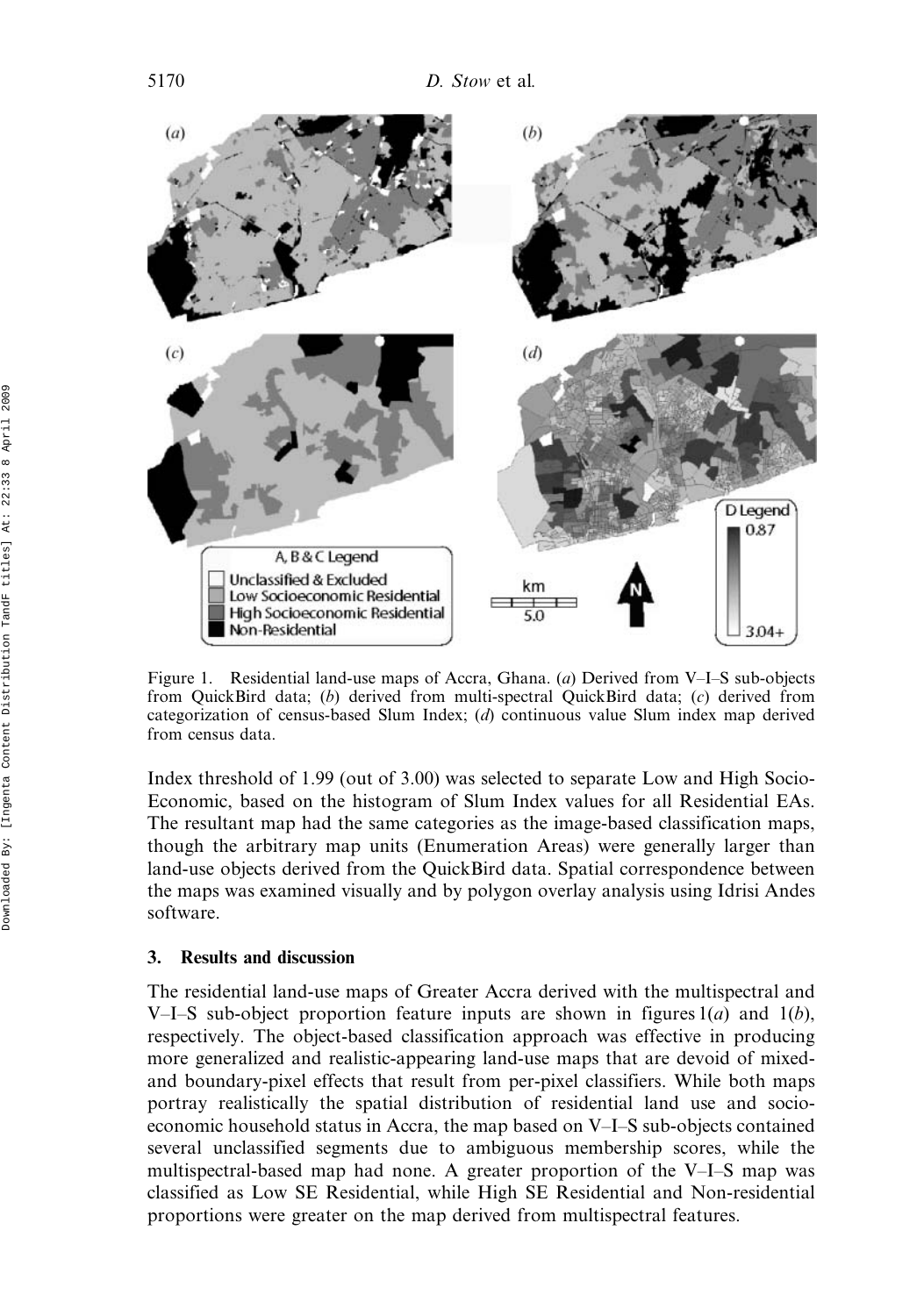Remote Sensing Letters 5171

Error matrices and accuracy statistics for the two residential land use maps based on 36 Level 2 test objects (an approximately 1% sample) are presented in tables 1–2. The overall accuracy and kappa index of agreement (KIA) of the two maps were essentially identical, with 75.0% and 0.624 for the map based on multispectral features and 75.0% and 0.619 for the map derived from V–I–S sub-objects, respectively. When based on pixel counts for the same test objects, the overall accuracy and KIA were 80.3% and 0.636 for the map based on multispectral features, and 90.9% and 0.790 for the map derived from V–I–S sub-objects. The pixel count statistics are influenced by the relative size of the test objects, and the higher accuracy estimates suggest that larger test objects were classified more accurately than smaller objects.

The most frequently occurring type of error pertained to the Non-residential class being confused with the two residential types, with minimal confusion between residential types. This confusion between residential and non-residential types likely reflects the common occurrence of mixed residential–commercial land-use types in

Table 1. Accuracy matrix–Class agreement of test segments for residential land-use map derived with QuickBird multi-spectral data and membership function classifier relative to visually interpreted QuickBird panchromatic imagery.

| Map/reference       | Low SE | High SE | Non-<br>residential | Sum | User's<br>accuracy |
|---------------------|--------|---------|---------------------|-----|--------------------|
| Low SE              |        |         |                     | 9   | 100%               |
| High SE             |        |         | 4                   | 12  | 58%                |
| Non-residential     |        |         |                     | 15  | 73%                |
| Sum                 | 14     |         | 15                  |     |                    |
| Producer's accuracy | 63%    | $100\%$ | 73%                 |     |                    |

Overall agreement=75.0%; Kappa index of agreement=0.624. SE=socio-economic.

Table 2. Accuracy matrix–Class agreement of test segments for residential land-use map derived with land cover sub-objects from QuickBird data and membership function classifier relative to visually interpreted QuickBird panchromatic imagery.

| Map/reference       | Low SE | High SE      | Non-<br>residential | Sum | User's<br>accuracy |
|---------------------|--------|--------------|---------------------|-----|--------------------|
| Low SE              | 12     |              |                     | 16  | 75%                |
| High SE             | 0      | <sub>(</sub> |                     | 8   | 75%                |
| Non-residential     |        |              |                     |     | 82%                |
| Unclassified        | 0      |              |                     |     |                    |
| Sum                 | 14     |              | 15                  |     |                    |
| Producer's accuracy | 86%    | 86%          | 60%                 |     |                    |

Overall agreement=75.0%; Kappa index of agreement=0.619; SE=socio-economic.

Table 3. Results from spatial correspondence analysis between two QuickBird-derived maps and residential land-use map generated from census data.

| Residential land-use maps     | Overall | K J A |
|-------------------------------|---------|-------|
| V-I-S vs. slum index          | 68.4%   | 0.435 |
| Multi-spectral vs. slum index | 56.9%   | 0.328 |
| Multi-spectral vs. $V-I-S$    | 73.8%   | 0.724 |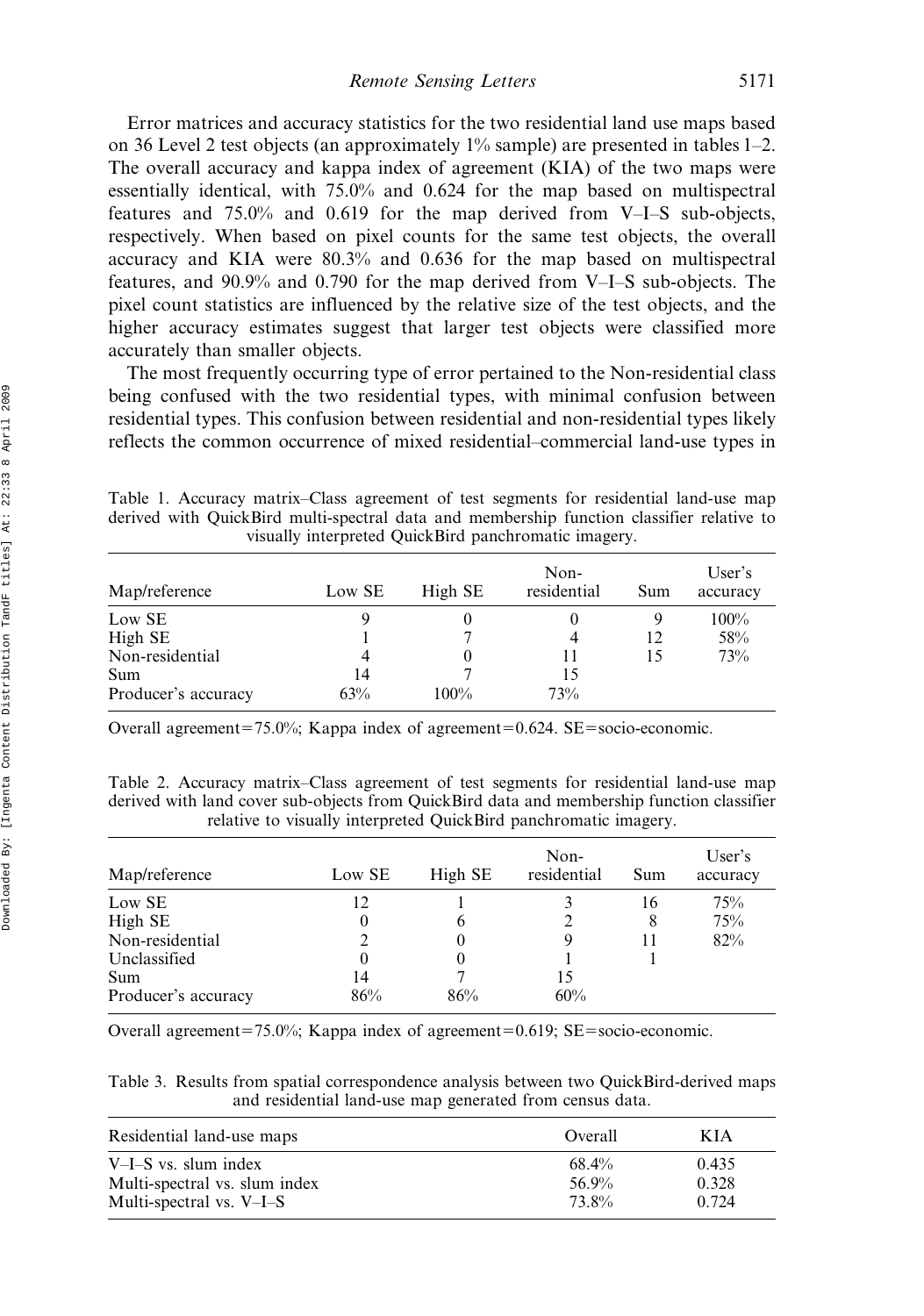Accra, often within the same building. The higher accuracy of the HSE residential class for both maps is due to the high proportion of landscape vegetation in HSE neighbourhoods, relative to areas with LSE residential and built non-residential land uses that primarily consist of impervious and soil land-cover types.

The spatial correspondence between the two image classification maps and the categorized Slum Index map (shown in figure  $1(c)$  and table 3) is modest. The overall and KIA agreement were 66.0% and 0.436 for the map derived using V–I–S features and the map derived from census data, while  $56.9\%$  (KIA=0.328) of the map from multispectral classification was in agreement with the census-based map. The agreement and KIA between the two image-derived maps were 71.8% and 0.532, respectively.

### 4. Conclusions

The key findings from this initial exploration of object-based classification of residential land use and socio-economic status for a major urban centre in equatorial Africa are as follows:

- Image segmentation combined with a hierarchical, object-based classification is an appropriate approach for semi-automated mapping of residential land use based on fine-spatial-resolution multispectral satellite image data, such as from the QuickBird satellite.
- The proportion of V–I–S land-cover sub-objects within Level 2 (neighbourhood scale) objects yielded a map with an accuracy that was essentially identical to the map based on multispectral waveband features as input, though the distribution and patterns of general land-use types were different.
- Though accuracies based on test objects were similar for the two object-based classification products, qualitative and quantitative comparisons with a map generated from census indicators of socio-economic status showed a closer agreement to the map based on V–I–S land-cover sub-objects.
- The primary remotely sensed indicator of residential socio-economic status in Accra is the presence of landscape vegetation.
- Determining residential from other built land-use types in Accra is challenging because of multiple uses of buildings (e.g. commercial and residential).

#### Acknowledgements

This research was funded partially by grant number R21 HD046612-01 from the National Institute of Child Health and Human Development. Field support in Accra was provided by Raphael Arku and Innocent Deno. Debbie Fugate assisted with census data processing and analysis.

#### References

- ANDERSON, J.R., HARDY, E.E., ROACH, J.T. and WITMER, R.E., 1976, A land use and land cover classification system for use with remote sensor data. US Geological Survey Professional Paper 964.
- HEROLD, M., LIU, X. and CLARKE, K.C., 2003, Spatial metrics and image texture for mapping urban land use. Photogrammetric Engineering and Remote Sensing, 69, pp. 991-1001.
- MONTGOMERY, M. and HEWETT, P.C., 2005, Urban poverty and health in developing countries: household and neighborhood effects. Demography, 42, pp. 397–425.

OPENSHAW, S., 1983, The Modifiable Areal Unit Problem (Norwich, UK: Geo Books).